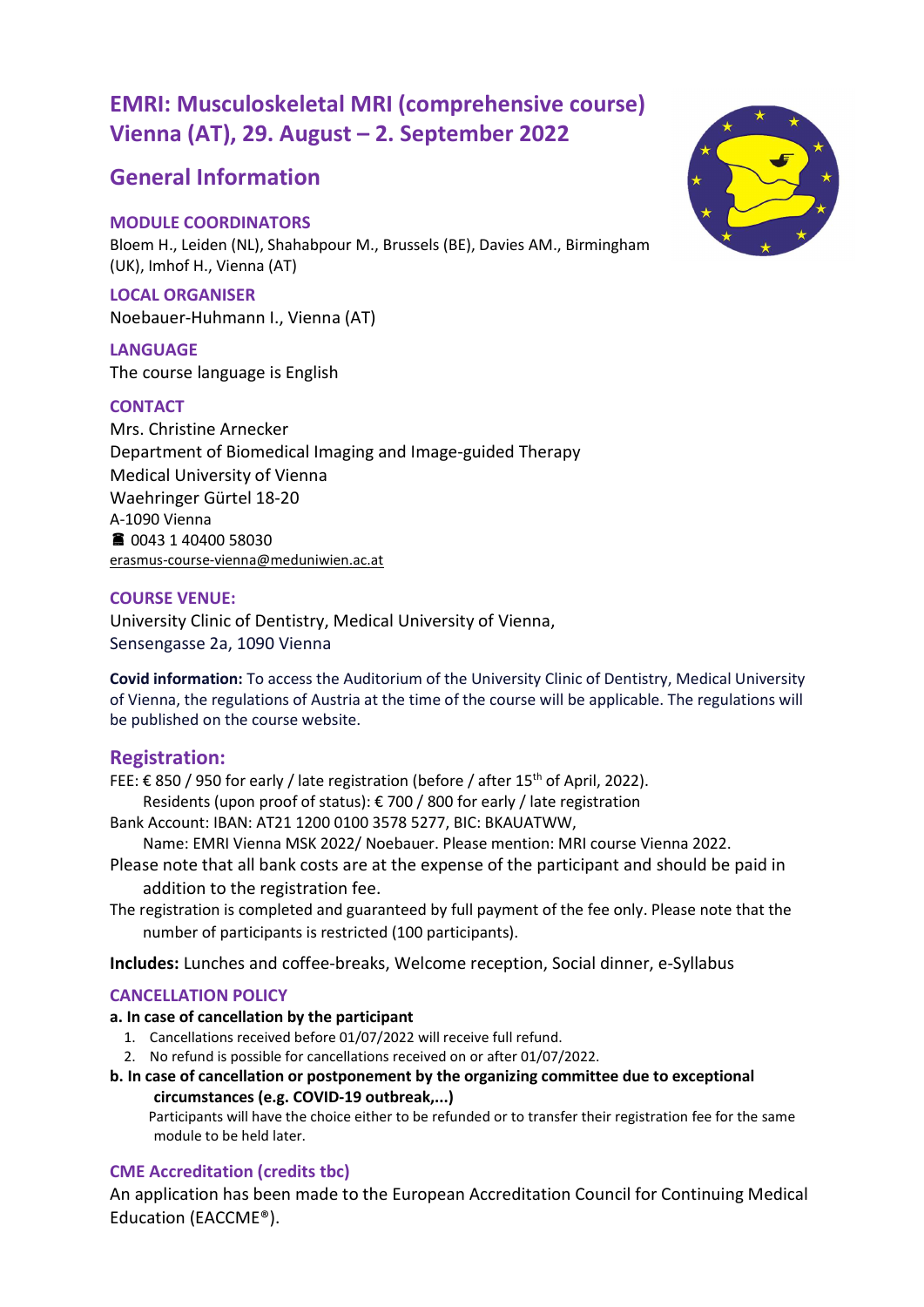# Faculty:

Afonso D., Lisbon (PT) Bloem H., Leiden (NL) Chaudhary SR., Vancouver (CA) Falkowski A., Winterthur (CH) Friedrich K., Vienna (A) Giraudo C., Padova (I) Kramer J., Linz (A) Krestan C., Vienna (A) Lalam R., Oswestry (UK) Llopis E., Valencia (SP) Maas M., Amsterdam (NL) Noebauer-Huhmann IM., Vienna (A) Platzgummer H., Vienna (A) Robinson P., Leeds (UK) Schmitt R., Ingolstadt (D) Shahabpour M., Bruss. (BE) Sutter R., Zurich (CH) Trattnig S., Vienna (A) Uffmann M., Wr. Neustadt (A)



# Program

### Monday, August 29th, 2022

| 08:00-09:00 Registration      |                                            |             |  |  |
|-------------------------------|--------------------------------------------|-------------|--|--|
|                               | 09:00-09:15 Welcome & Introduction         |             |  |  |
| 09:15-09:45                   | Shoulder: Instability and microinstability | Llopis      |  |  |
| 09:45-10:15                   | Elbow                                      | Falkowski   |  |  |
| 10:15-10:45                   | Shoulder: Rotator cuff and interval        | Llopis      |  |  |
| 10.45-11.00 Discussion        |                                            |             |  |  |
| 11:00-11:30 Coffee Break      |                                            |             |  |  |
| 11:30-12:00                   | Nerve imaging of the upper extremity       | Platzgummer |  |  |
| 12:00-12:30                   | Infections of the appendicular skeleton    | Bloem       |  |  |
| 12.30-12:45 Discussion        |                                            |             |  |  |
| 12:45-14:00 Lunch             |                                            |             |  |  |
|                               | 14:00-16:00 Interactive sessions 1         |             |  |  |
| 16:00-16:15 Coffee Break      |                                            |             |  |  |
|                               | 16:15-18:15 Interactive sessions 2         |             |  |  |
| 18:15-19.15 Welcome reception |                                            |             |  |  |
|                               |                                            |             |  |  |

#### Tuesday, August 30th, 2022

| 08:30-09.00              | Wrist: Overuse                   | Schmitt    |
|--------------------------|----------------------------------|------------|
| 09:00-09:30              | Wrist: TFCC-Ligaments and trauma | Shahabpour |
| 09:30-10:00              | Hand below the wrist             | Schmitt    |
| 10:00-10:15 Discussion   |                                  |            |
| 10:15-10:45 Coffee Break |                                  |            |
| 10:45-11:15              | Diabetic foot                    | Bloem      |
| 11:15-11:45              | Knee: ACL                        | Kramer     |
| 11:45-12:15              | Rheumatic disease                | Giraudo    |
| 12:15-12:45              | Knee: Meniscus                   | Kramer     |